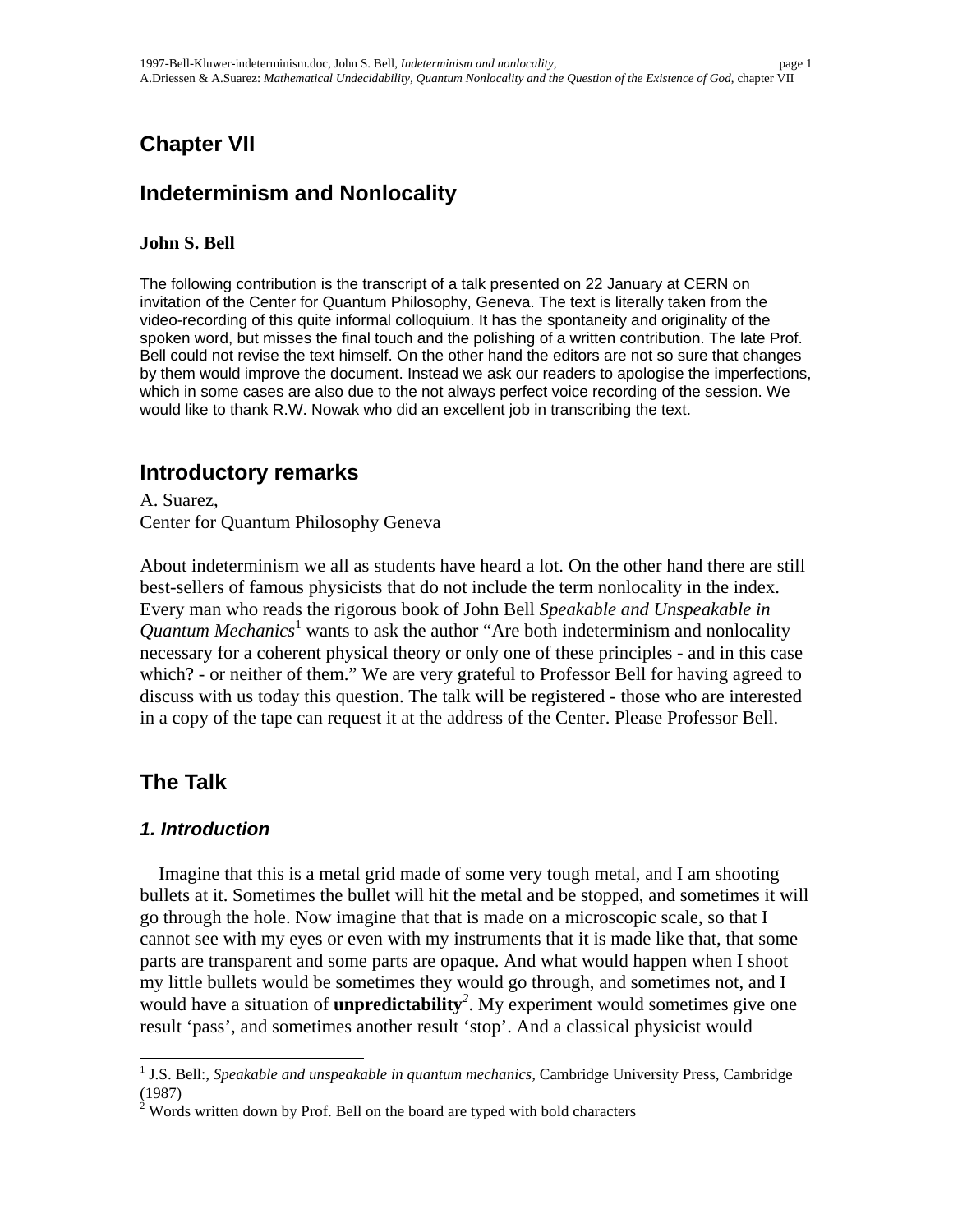understand this situation by saying that the unpredictability arises from the **lack of control***.* That although I think I am doing the same experiment each time, I am not doing the same experiment each time, because there are little things which I am not reproducing sufficiently accurately from one time to the next. And for a classical physicist, or let's say nineteenth century physicist, unpredictability simply meant lack of control.

 So the unpredictability was in no way synonymous with **indeterminism**. For that classical physicist the unpredictability was a reflection of human weakness, and nature might very well be perfectly deterministic.

 Now we have a situation a bit like that when we think of the photons streaming out from this lamp and coming up here, and being reflected towards the blackboard. If I put in some absorbing material, not all the photons get through. And if you did the experiment one photon at a time, you would find that sometimes the result of the experiment would be 'pass', and sometimes it would be 'stop'. And it would be quite unpredictable which was the case. A classical physicist would say: 'Aha, we don't get the same result every time because we don't know everything, and we don't control everything. There is something out of control in this experiment'.

 But the founding fathers of quantum mechanics did not say that, they said we are confronted here with the case of **indeterminism**. Now, when I read history it always amuses me that the founding fathers could come so confidently to that conclusion. Up to then the tradition in physics was that if something was unpredictable, it was because it had not be fully controlled. And for me the natural assumption would be that the situation with photons is like this situation here.

 And that was also the natural photon for Einstein, who said: '*God does not play dice'*. For him it was always an article of faith that the nature is lawful, and if we could not control it, that was our fault. And so he contemplated that the description given by quantum mechanics was **incomplete**. That it should be supplemented by hypothetical **hidden variables**, which we do not know just by inspection, but we will have to make theories about. And that when these hidden variables were found, at least conceptually, that we would again see that nature was perfectly lawful, that we would have **determinism**.

 Now, the piece of absorber that they put there (see Fig. 1) is not just any old material, but it's actually polarising material. And the photons that get through a polarising material have the property that they cannot get through a second piece of the same material, if it is oriented at right angles to the first. Whereas if it is oriented parallel to the first, it gets through again. So that is a property of photons, that they have polarisation, which can be detected by such pieces of material, and that plays a role in the sequel to what I have to say.

 Now at first this was simply a working hypothesis of Einstein, and for a few other diehard classical nineteenth century physicists. But in 1935 he invented an extremely powerful argument, for this position, based on another hypothesis which most people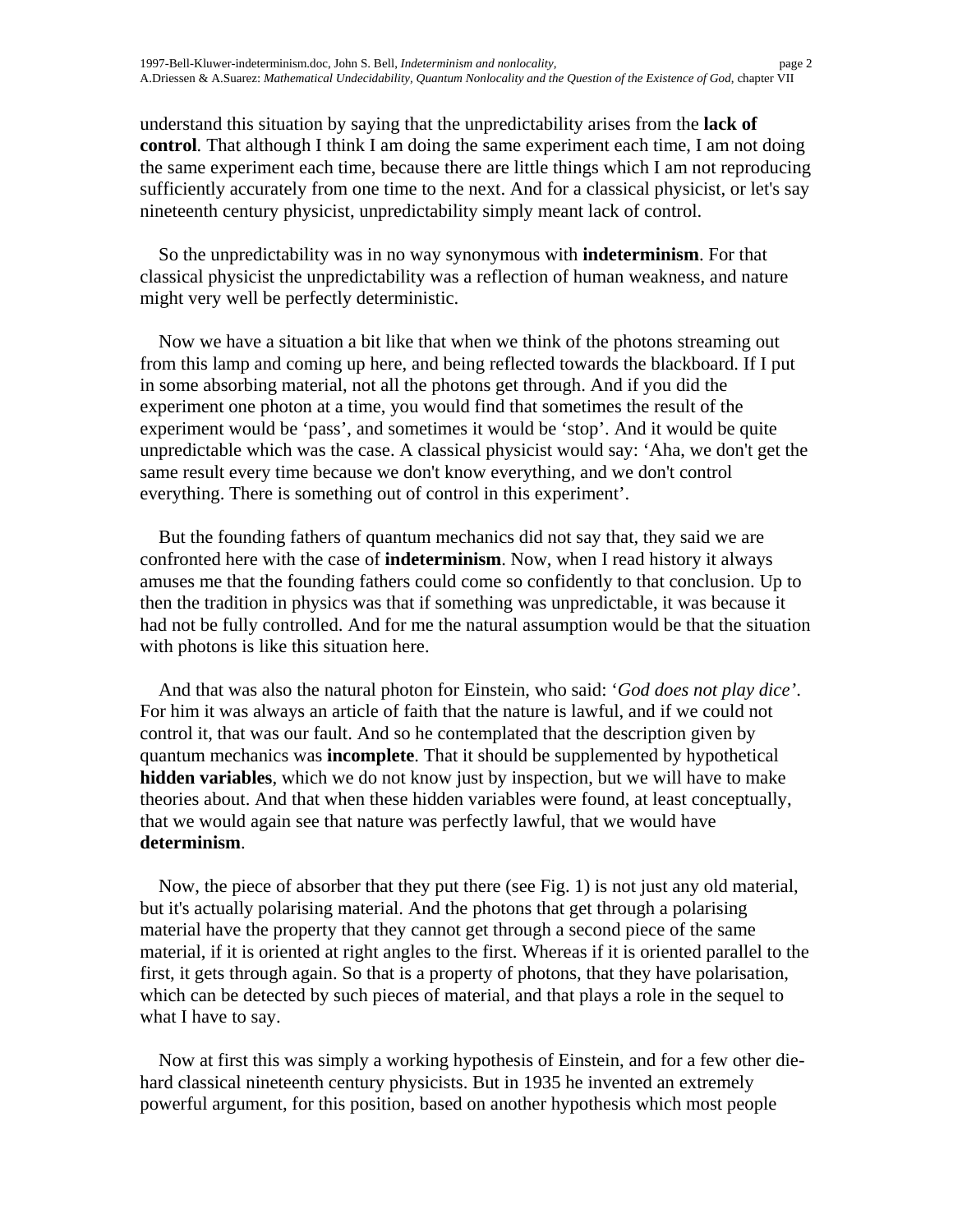who have not met these phenomena before would accept; the hypothesis of no **action at a distance**, which is sometimes called **local causality** or just **locality**. And he said that there are situations where this hypothesis implies determinism. So in this argument determinism was no longer a hypothesis, but a theorem, but with locality as the axiom.

#### **locality** ⇒ **determinism**

#### *2. The EPR Gedanken-experiment*

 $\overline{a}$ 

Now the situation that he<sup>3</sup>, and later on in a more simple example David Bohm, the situation which he paid attention to was this: You can make, in a way that I will not go into in any detail, twin photons. You can have a source, which when you press the button, emits a photon going into this diagram, and another photon coming out (see Fig. 1). And you can see whether these photons do or do not pass through pieces of polarisation detecting material. And the twin photon source has the character, that whenever the photon passes here its twin passes there, and whenever this one does not pass here, its twin does not pass there. That's a feature of this particular source. Such sources exists according to quantum mechanics, and have been built experimentally. And that is true no matter which way these things are oriented, provided they are oriented in the same way. And this is a very powerful argument against the idea that the passage of this photon through that polariser is a matter of pure chance. If it was determined by a die being cast over here, this was determined by a die being cast over there, how could they possibly always agree either to pass or not to pass at a given location.

 The situation here is rather like one which is extremely interesting to biologists, when you have identical human twins. I believe that all babies are born with blue eyes, but some of them may turn brown, and you might think that was a matter of chance. Interesting to take bets on whether brown or blue was going to come. But it's not a matter of chance. We know that from the phenomenon of identical twins. But even if they are separated before their eyes acquire their final colour, if one turns brown so does the other, and if one turns blue, so does the other. And we don't think "Oh, what a mysterious long distance correlation", we say that's genetics.

 And similarly here the reasonable assumption, for any reasonable person, is that we are concerned here with the case of genetics. That these photon unknown to us carry some small packets of information, the same information in the two cases, which dictates that when they meet the same circumstances they will behave in the same way. And that was the Einstein-Podolsky-Rosen (EPR) argument, from no action at a distance to determinism. If you didn't want to accept that hypothesis of determinism, I think you are obliged to accept that in some way things can agree at a distance, without any explanation. And that for Einstein would have been an objection about action at a distance.

<sup>3</sup> A. Einstein, B. Podolsky and N. Rosen, *Can quantum-mechanical description of physical reality can be considered complete?,* Phys. Rev. **47**, 777-780 (1935).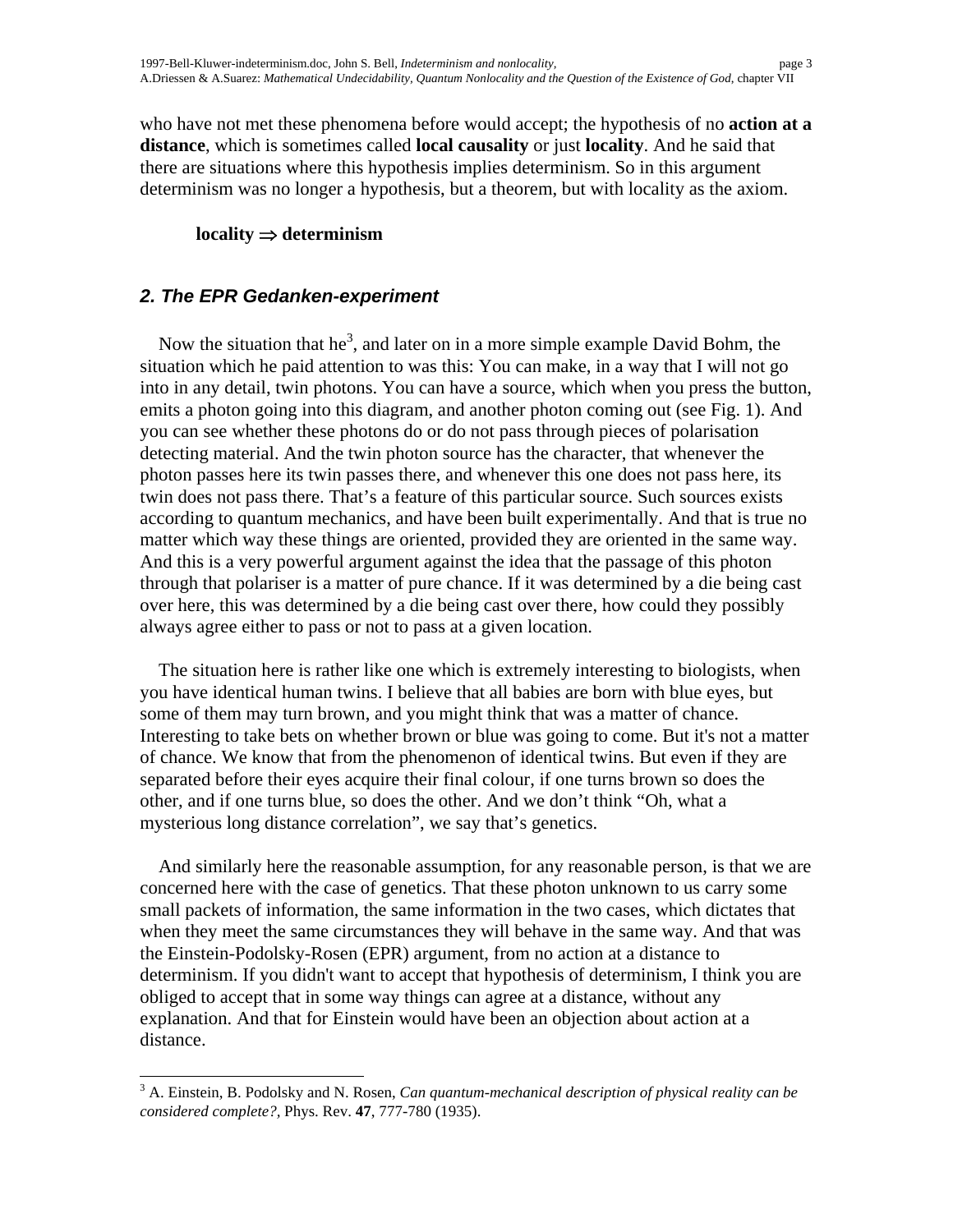#### *3. The Bell inequality*

 Now, for Einstein then, quantum mechanics was incomplete. The formalism that we are taught is not the whole story, the 'genes' are missing. It would be like biology without genes, where things just happen by chance, and it is quite mysterious that sometimes they happen in the same way to identical twins. He supposed therefore, that there must be some variables that we don't know about, which are not under our control, analogous to the genes. And they explained these correlations at a distance, without causation at a distance. Because the causation was transmitted from the source to these objects. Einstein said originally "*God does not play dice"*, but in this argument it was no longer an assertion by itself, it was an inference from the assumption of no action at a distance. And in later years, Einstein was much more concerned about the fact that quantum mechanics was not explicitly free from action at a distance, than he was concerned about determinism as such.

 Now it is a great irony that this argument, which I think was an extremely powerful argument, and which the people of today should have accepted, that this argument boomeranged on him. And became an extremely powerful argument against his own position. Now that came about as follows:

 We did that experiment, I described the results of that experiment with parallel polarisers (see Fig. 1). But of course you can also do it with off parallel polarisers. Now, let's start with the parallel case. And then suppose we turn this through thirty degrees. We will no longer get perfect agreement. Sometimes a photon will pass here, and its twin will not pass there, and vice versa. And quantum mechanics gives a formula for the degree of discordance that creeps in when you turn such a device. Now we could turn the other device instead, and there would be some discordance, and we could turn both of them, and there would be another discordance. Now there's a simple relation between those three situations that I have described, turning this one, turning that one or turning both, and it's the following.

Let *N* be the number of cases in which you have disagreement on the two sides, a yes and a no, or a no and a yes. When the two polarisers are both at zero degrees there is no discordance. It'll always be yes yes, or no no. Never yes no, or no yes.

$$
N(\theta^{\circ}, \theta^{\circ}) = \theta \tag{1}
$$

If I now consider the case where both are turned, one minus thirty degrees and the other plus thirty degrees, then it's easy to see, that on the genetic hypothesis, that this number must be less than or equal to the discordance if just one turned, plus the discordance if only the other turned.

$$
N(+30^{\circ}, -30^{\circ}) \le N(+30^{\circ}, 0^{\circ}) + N(0^{\circ}, -30^{\circ})
$$
 (2)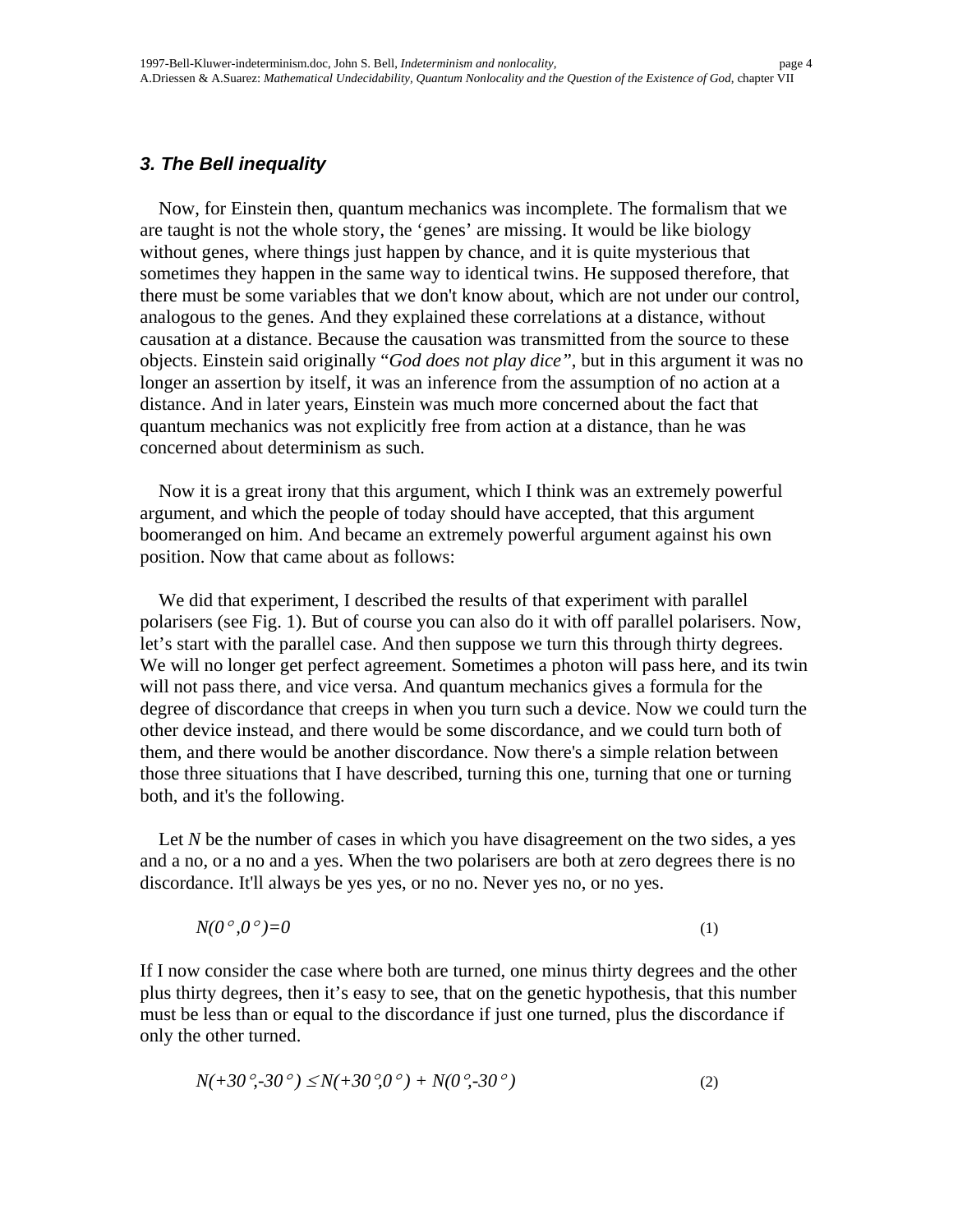And that is indeed easy to see because the programming of this device must be such that a yes, some yes's are replaced by no's, and some no's by yes's, when I turn it. Similarly when I turn that, some no's are replaced by yes's, and some yes's by no's. But now in this case every change in the programming introduces a discordance, because originally I had perfect concordance, yes yes and no no.

 So every change here introduces a discordance, every change there introduces a discordance. But not every change here introduces a discordance, because there may be compensating changes in the program on the two sides, a yes may turn to a no, or the no may turn to a yes. And again you will have agreement, and therefore the amount of discordance with the two movements is less than or equal to the amount of discordance with both movements.

 Now, if you calculate that according to quantum mechanics, that just isn't so. I don't remember, I think I remember the exact numbers, that this turns out to be 3/8 as a fraction of the total number of trial, that 3/8 of them will be discarded. And here it is 2/8, and here it is 2/8. That's not right. It must be something like that, 1/8 and 1/8.

 $N(+30^\circ, -30^\circ) = 3/8$  $N(+30^{\circ},0^{\circ}) = 1/8$  $N(0^{\circ}, -30^{\circ}) = 1/8$ 

Therefore with Eq. (2)

 *3/8* ≤ *1/8 + 1/8 !!!* 

 It just is a fact that quantum mechanical predictions and experiments, in so far as they have been done, do not agree with that inequality. And that's just a brutal fact of nature. The genetic hypothesis, which seems absolutely compelling for parallel devices, simply doesn't work for nonparallel devices. You can't get away with the genetic hypothesis, and therefore the Einsteinian argument fails. No action at a distance led you to determinism, in the case of parallel polarisers, but determinism, in the case of off parallel polarisers, leads you back to action at a distance:

 **no action on a distance** (polarisers parallel)  $\Rightarrow$  **determinism** 

 **determinism** (polarisers nonparallel)⇒ **action on a distance** 

### *4. Action on a distance*

 Now, in my opinion, in answer to the question that you posed at the beginning, I don't know this phrase is too strong and active an assertion, I cannot say that action at a distance is required in physics. But I can say that you cannot get away with no action at a distance. You cannot separate off what happens in one place and what happens in another. Somehow they have to be described and explained jointly. Well, that's just the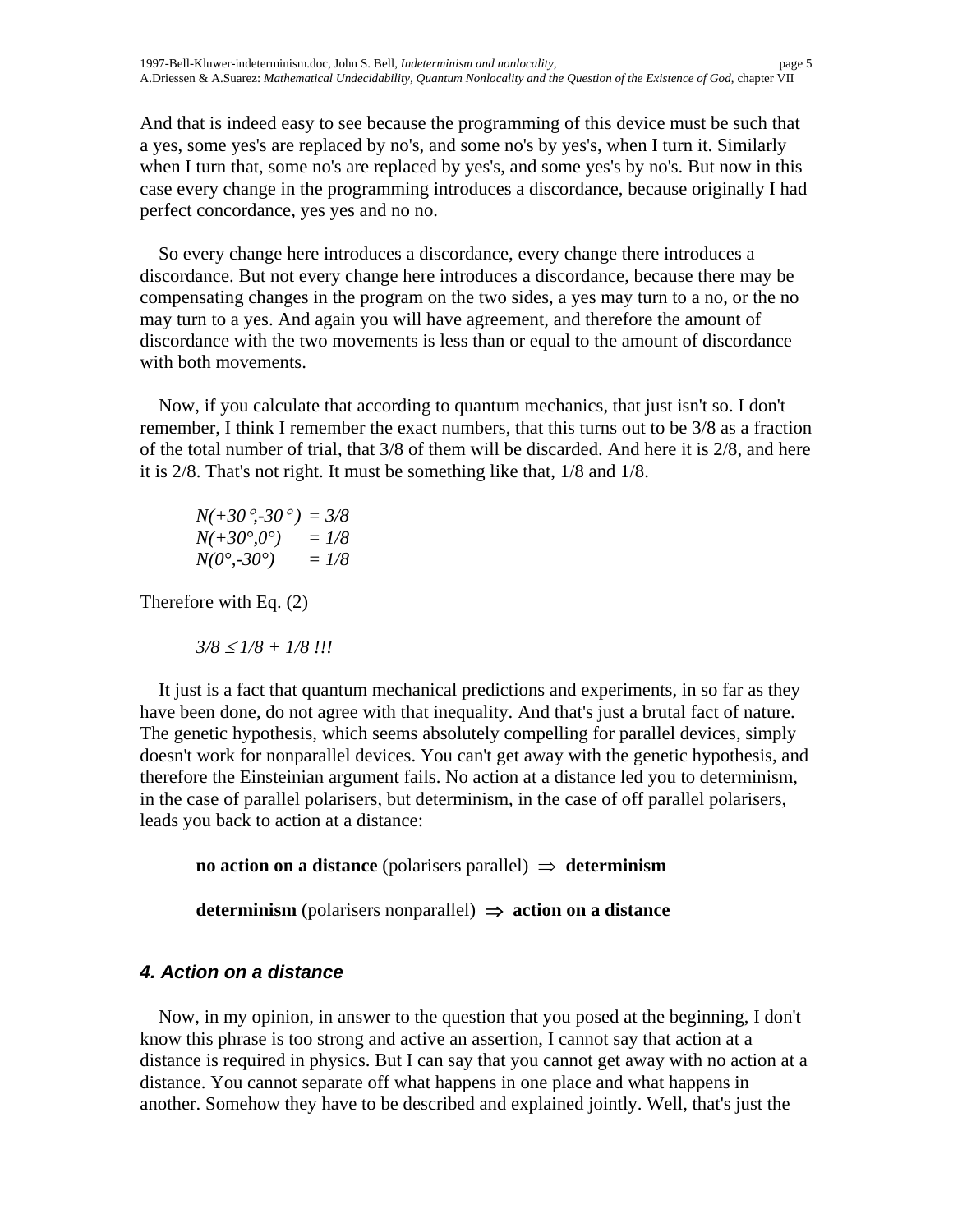fact of the situation; the Einstein program fails, that's too bad for Einstein, but should we worry about that? So what?

 Now, there are three replies to the question "So what?" One is that the whole idea of action at a distance is very repugnant to physicists. If I were speaking for an hour..., I would bombard you with quotations from Newton, and Einstein, and Bohr, and all the other great men, telling you how unthinkable it is that by doing something here, we can change the situation in a removed place. I think that the founding fathers of quantum mechanics did not so much need Einstein's arguments about the desirability of no action at a distance, as they looked away. The whole idea that, either there might be determinism, or action at a distance, was so repugnant to them that they looked away. Well that's tradition, and we have to learn in life sometimes to learn new traditions. And it might be that we have to learn to accept not so much action at a distance, but inadequacy of no action at a distance.

 There are two more professional reasons for being discontented with the situation. Now one is relativity. According to relativity, the notion of simultaneity is relative. And events which are simultaneous for one observer are not simultaneous for another. So it does not make sense for very distant situations, to say that one event has occurred before or after another. So if we allow the result at one of these experimental set-ups to depend on what an experimenter does at the other, we have a puzzle, because we would not like what he does here to have an effect there, before it is done here. But if I say that this is affecting that, I can find some observer for whom this comes after that. So if I set up a traditional causal model, which the cause effects are allowed to be nonlocal, in the sense of propagating instantaneously over large distances, in some frame of reference the cause will come before the effect. So we have to be a bit more subtle than that somehow. I have to find some way out of this situation, which allows something somehow to go from one place to another, very quickly, but without being in conflict with special relativity. And that has not been done. We have the statistical predictions of quantum mechanics, and they seem to be right. The correlations seem to cry out for an explanation, and we don't have one.

 The other reason is no signals. It is a fact that I cannot use whatever this nonlocal connection is to send signals. When you look at what quantum mechanics predicts, it predicts so long as you look at just one side or other of this experiment, you will simply have no information about what is happening in the other place. No matter what that other fellow does with his equipment, you will not notice anything funny happening in your side. As an analogy of that, I could say, supposing we were tossing coins, I here and one of you people down here. And supposing I had the power to say that your coin will turn an extra time before it falls on the table. Now you are looking at your coins and you see heads tails heads tails. And you don't know when I have exercised my power to turn it once more, because you didn't know whether it was going to fall heads or tails. So we have the curious situation, that to explain the correlations between my results and yours, we have to invoke some such mysterious power. But it is one which I absolutely cannot use to send you a message. I got here a demonstration of that. This is a computer simulation of such an experiment in which people are calling heads and tails. And when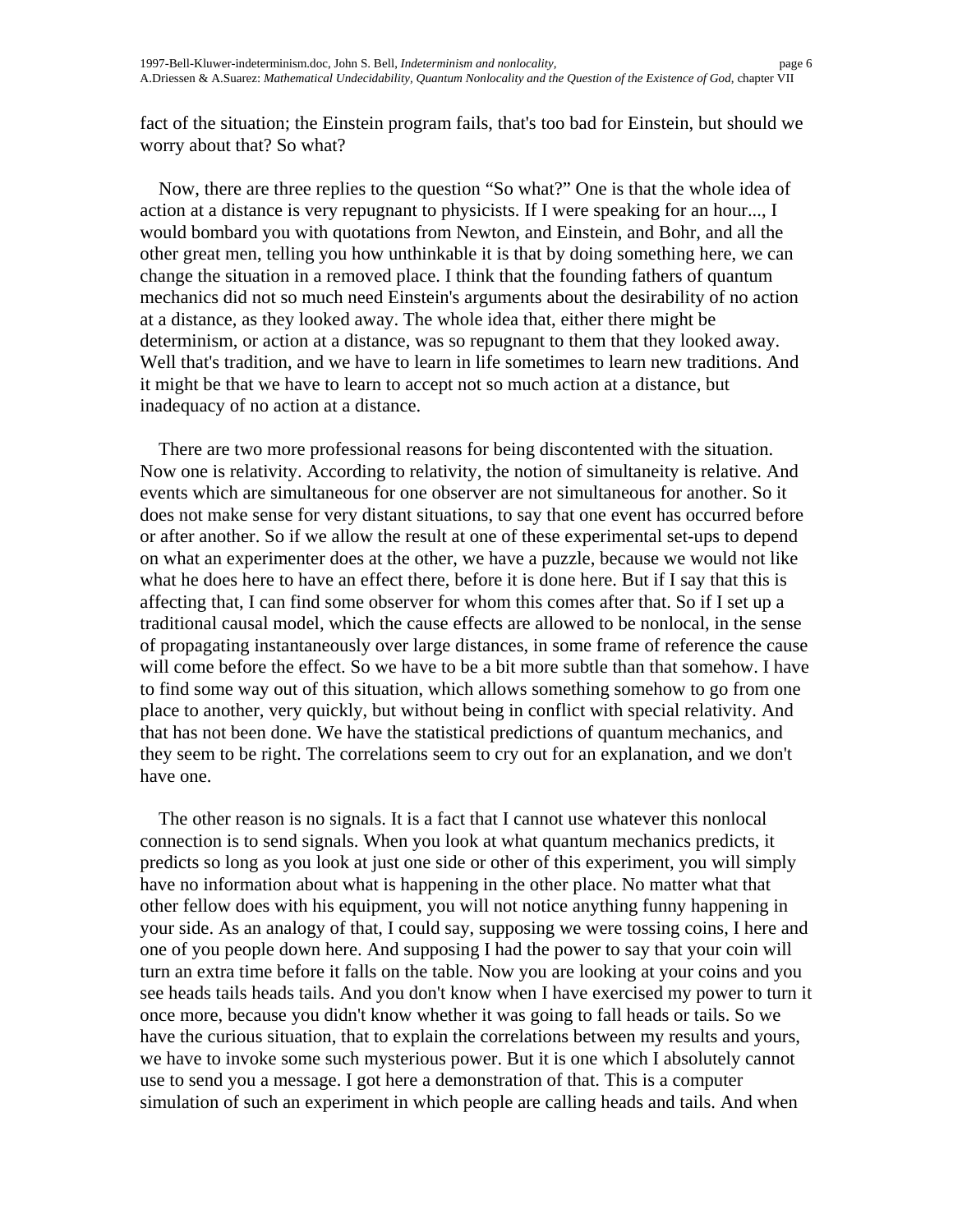it comes up heads I have written 'H', and for tails I have written blank, so that you can see it from where you're sitting. And they're a whole series of random heads and tails, you can see it there (Fig 2). Now at some point I exercised my power. My remote power to turn a head to a tail. And here is the result (Fig. 3). So somewhere in there I have done something to the random code. I exchanged heads for tails, but you absolutely cannot see that. This message, as far as you're concerned, is as meaningless as the other. It's only if you have two copies of that, that you can compare it, that you can get something (Fig. 4).

 That curious situation has inspired a musical composition. There is a musical composition called `The Bell's theorem blues'. I'm not going to sing it, I'll say the words:

 *Doctor Bell say we're connected, He called me on the phone, But if we're really together baby, How can I feel so all alone?* 

### *5. Conclusion*

 And that is the dilemma. We are led by analysing this situation to admit that in somehow distant things are connected, or at least not disconnected. And yet we do not feel that we are connected. So as a solution of this situation, I think we cannot just say 'Ohoh, nature is not like that'. I think you must find a picture in which perfect correlations are natural, without implying determinism, because that leads you back to nonlocality. And also in this independence as far as our individual experiences goes, our independence of the rest of the world is also natural. So the connections have to be very subtle, and I have told you all that I know about them. Thank you.

*Figures* 



Fig. 1. Experimental set-up for an EPR experiment with twin photons. The polarisers are set parallel at an angle of 0° with respect to the vertical.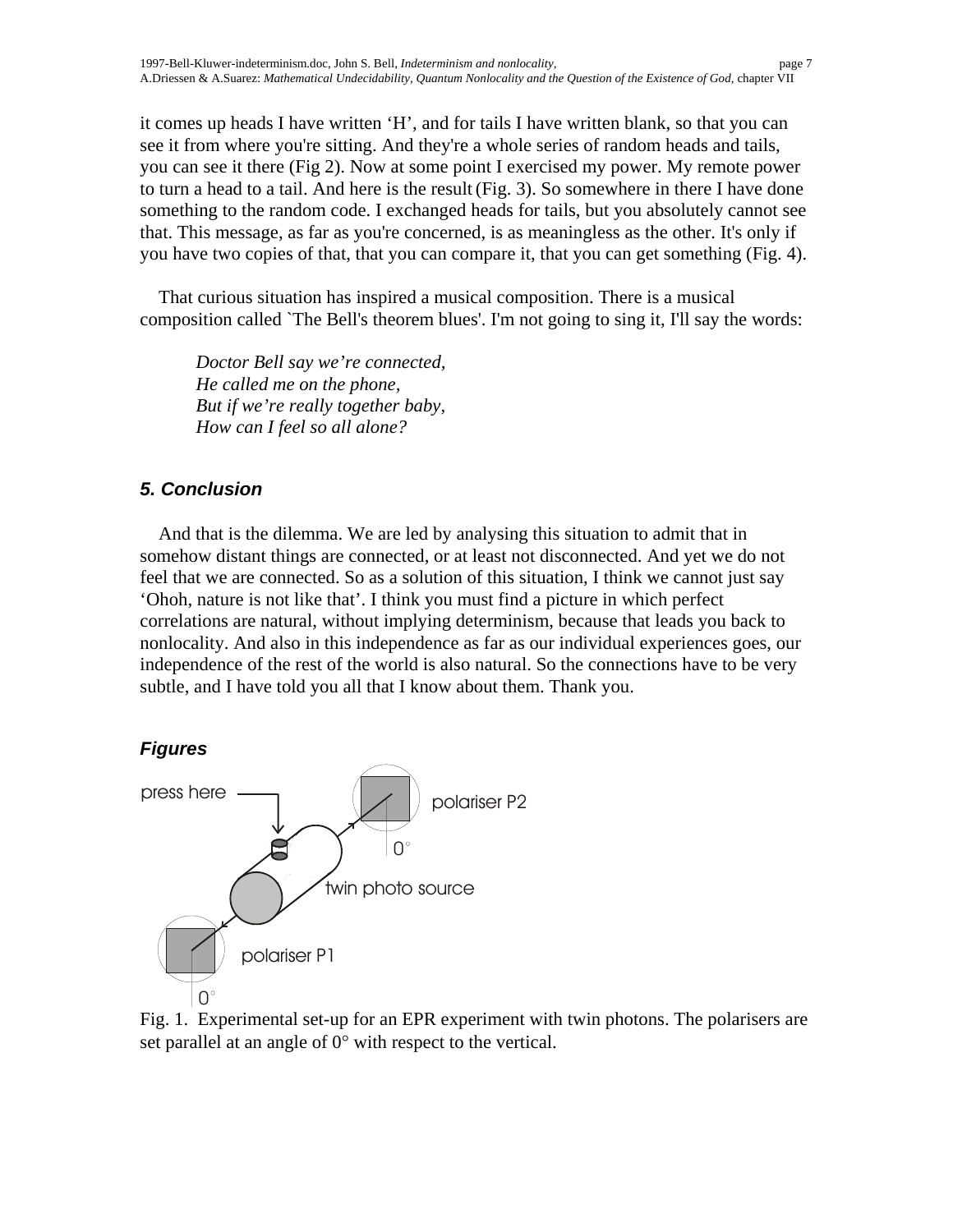Fig. 2. Result of computer simulation of a random series of heads 'H' and tails (blank)<br>
Fig. 2. Result of computer simulation of a random series of heads 'H' and tails (blank)<br>
Fig. 2. Result of computer simulation of a r



Fig. 3. Inverted display of Fig.2: heads (blank), tails 'H'. In some places the random code is changed.

```
Fig. 4. Superposed images of Figs. 2 and 3 (after B. Julesz)<br>
Fig. 4. Superposed images of Figs. 2 and 3 (after B. Julesz)<br>
Fig. 4. Superposed images of Figs. 2 and 3 (after B. Julesz)<br>
Fig. 4. Superposed images of Figs.
```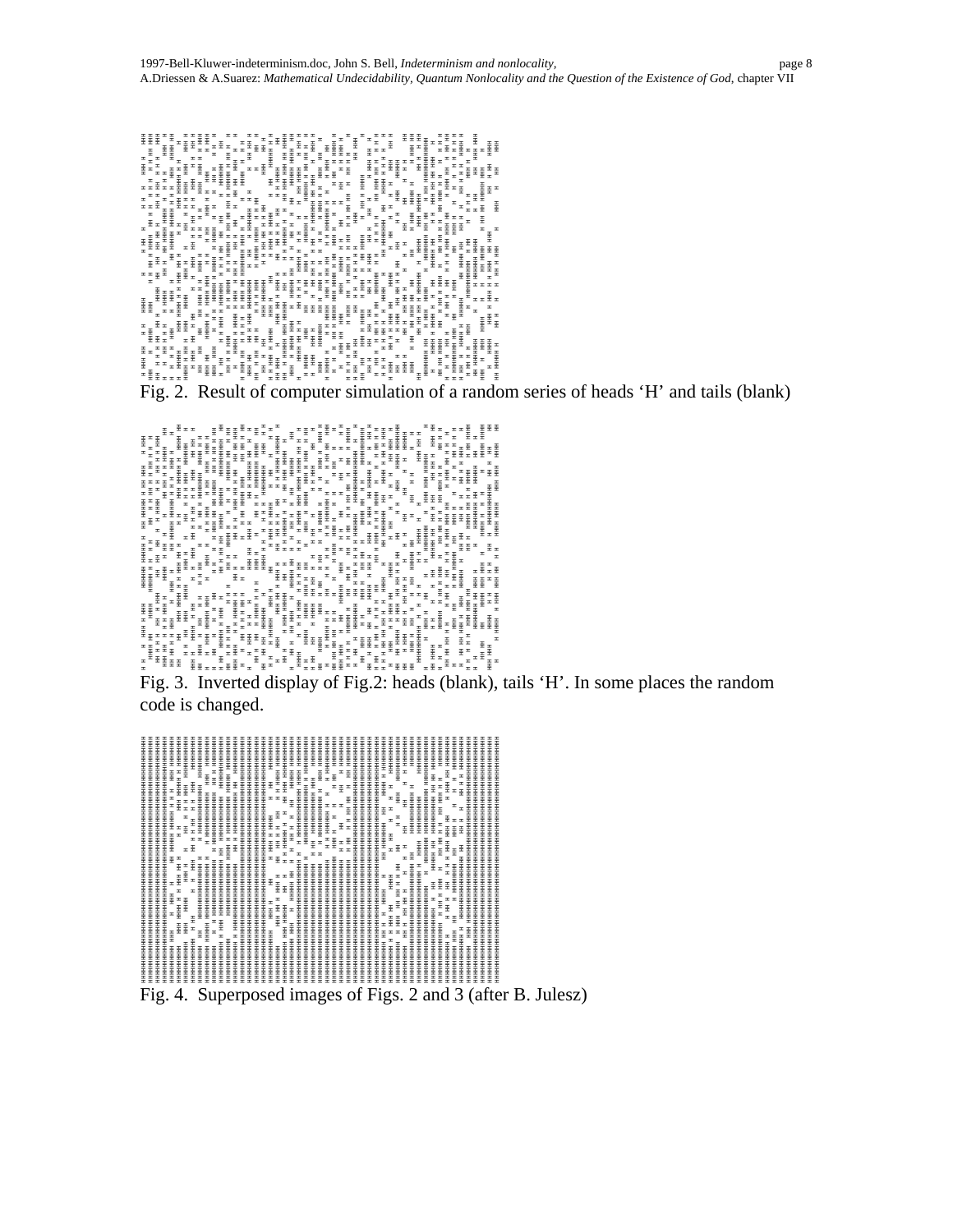# **Discussion**

#### **Note:**

 In the following, a selection of the 60 minutes discussion is given. Professor Bell's speech is presented in plain typeface, all other contributors to the discussion in *italic*. A new section is started for each person talking, with comments made by others presented in parentheses, '( .... )'. The typeface rule is maintained even within parentheses. Speech which could not be understood is represented as ' ..... ', this often indicates more than one word. The sections are numbered and run up to 113. We reproduce a selection of sections, which we think are relevant for the subject of this book.

10.*......, we have learnt, that there always will be questions in arithmetic that could be undecidable. That is unsolvable by mathematical reasoning. Nonlocality seems to suggest that there are also questions which could in principle be answered by way of mathematical reasoning, but that in fact cannot be answered because information about what is going on in regions far away from us is not available to use. What do you think? Is correct to think this way?* 

11. I don't know, I mean you gave your thesis very briefly, and so I cannot judge .. whether you are correct or incorrect. But I do not myself think it is right to use the words 'Gödel theorem' in this discussion. I don't see a connection, except insofar as both subjects are very difficult to us. But, I think you see, with Gödel's theorem we have some kind of permanent boundary to the possibilities of systematic reasoning. But here, I think we have a temporary confusion. It's true that it is sixty years old, but on the scale of what I hope will be human existence, that's a very small time. I think the problems and puzzles we are dealing with here will be cleared up, and we will look back on them with the same kind of superiority, our descendants will look back on us with the same kind of superiority as we now are tempted to feel when we look at people in the late nineteenth century who worried about the ether. And Michelson-Morley .., the puzzles seemed insoluble to them. And came Einstein in nineteen five, and now every schoolboy learns it and feels .. superior to those old guys. Now, it's my feeling that all this action at a distance and no action at a distance business will go the same way. But someone will come up with the answer, with a reasonable way of looking at these things. If we are lucky it will be to some big new development like the theory of relativity. Maybe someone will just point out that we were being rather silly, and it won't lead to a big new development. But anyway, I believe the questions will be resolved. I do not think the questions raised by Gödel will be resolved.

12. *It seems that from what you have shown by that, the concept of an isolated system, is appealing. Nothing is isolated any more from the rest of the whole of the universe. In general I know that in classical physics you can think that influences from outside, the outside world, you can reduce to small as you want. Is that still the situation?* 

13. Well, conceptually you could reduce them as small as you liked, but of course we can't, we can't declare that Jupiter does not exist. And so long as it does exist it will affect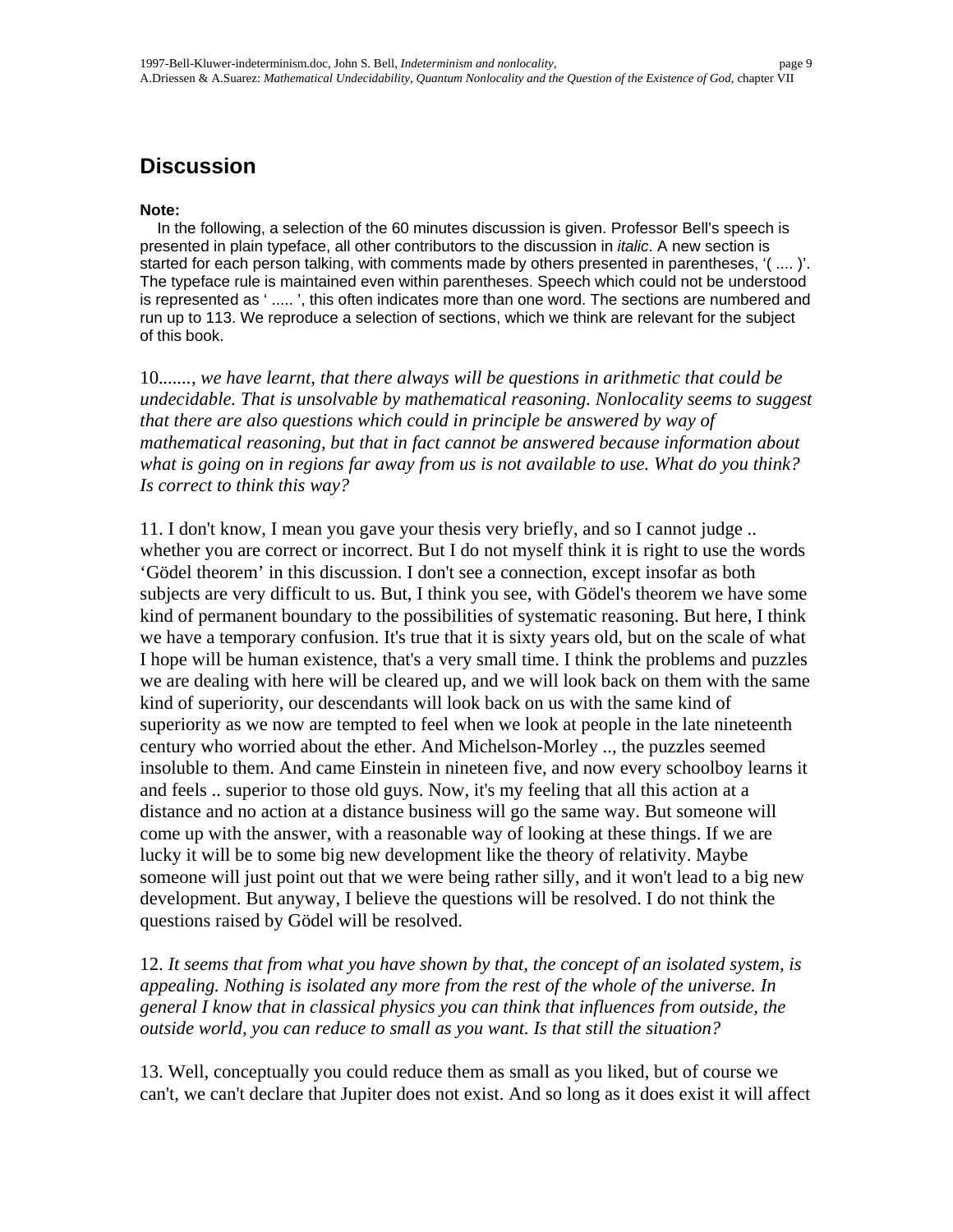the orbit of the Earth, and even the way this piece of chalk falls a little little bit. The chalk falls only roughly the way Galileo said. And to some extent it feels the gravitational field of Jupiter, and of the Crab Nebula, and God knows what, and I can't switch those off.

### 14. *But how far are we allowed now to describe anything without taking the whole universe in to account?*

15. Well first of all, strictly speaking, you never were allowed to do that. It was always a rough procedure, that for rough work we can neglect much of the universe. But when we looked at what our equations said, Newton's equations include Jupiter's gravitational field acting on this bit of chalk. So that when we looked at what our equations said, we had to remember that it was ... And I think it's about the same. If you are interested only on a limited part of the world, in quantum mechanics you use the so called density matrix, which kind of averages over the rest of the world. And then the density matrix has an equation evolving for itself, and not mentioning the rest of the world. You still have to admit that if you wanted as much precision as the theory could possibly yield, you just have to put things ... What I think is novel is that Einstein gave us a way of switching off the rest of the world outside the light cone. You could say that yes the rest of the world is going to have an effect, but that effect will not arrive before light could propagate. So, that was a way of dividing the world into bits which are relevant, and bits which could not be relevant. And that we don't have any more.

### 16. *(That is a very important affirmation.) I'm sorry, does that mean that you say relativity and quantum mechanics are not compatible?*

17. No no I can't say that, because I think somebody will find a way of saying that they are compatible. But I haven't seen it yet. For me it's very hard to put them together, but I think somebody will put them together, and we'll just see that my imagination was too limited. Well, as the people in that department work at present, they are not coming to this question, because the superstring is still formulated within traditional quantum mechanics, and you still have the superposition principle which is maybe the root of all these things. But it could be that as they go further into that, they find that it just won't work along the traditional lines, and at some point they'll have to give up the superposition principle. .. in that direction, and occasionally see papers from over there called `How worm holes reduce the wave function.' Haha.

### 18. *.. that there are no hidden variables. ....*

19. Well I don't know that there are no hidden variables. What we said there was that hidden variables cannot restore locality. But there was still the consideration that I began with, that the classical physicist still thinks repeating the experiment gives different answers. He has not quite repeated the experiment. And you can have nonlocal determinism, nonlocal hidden variables. So I could imagine the situation where we do have hidden variables, and we do have again determinism, but not predictability. Because we won't be smart enough to get things with sufficient precision. We'd be able to gain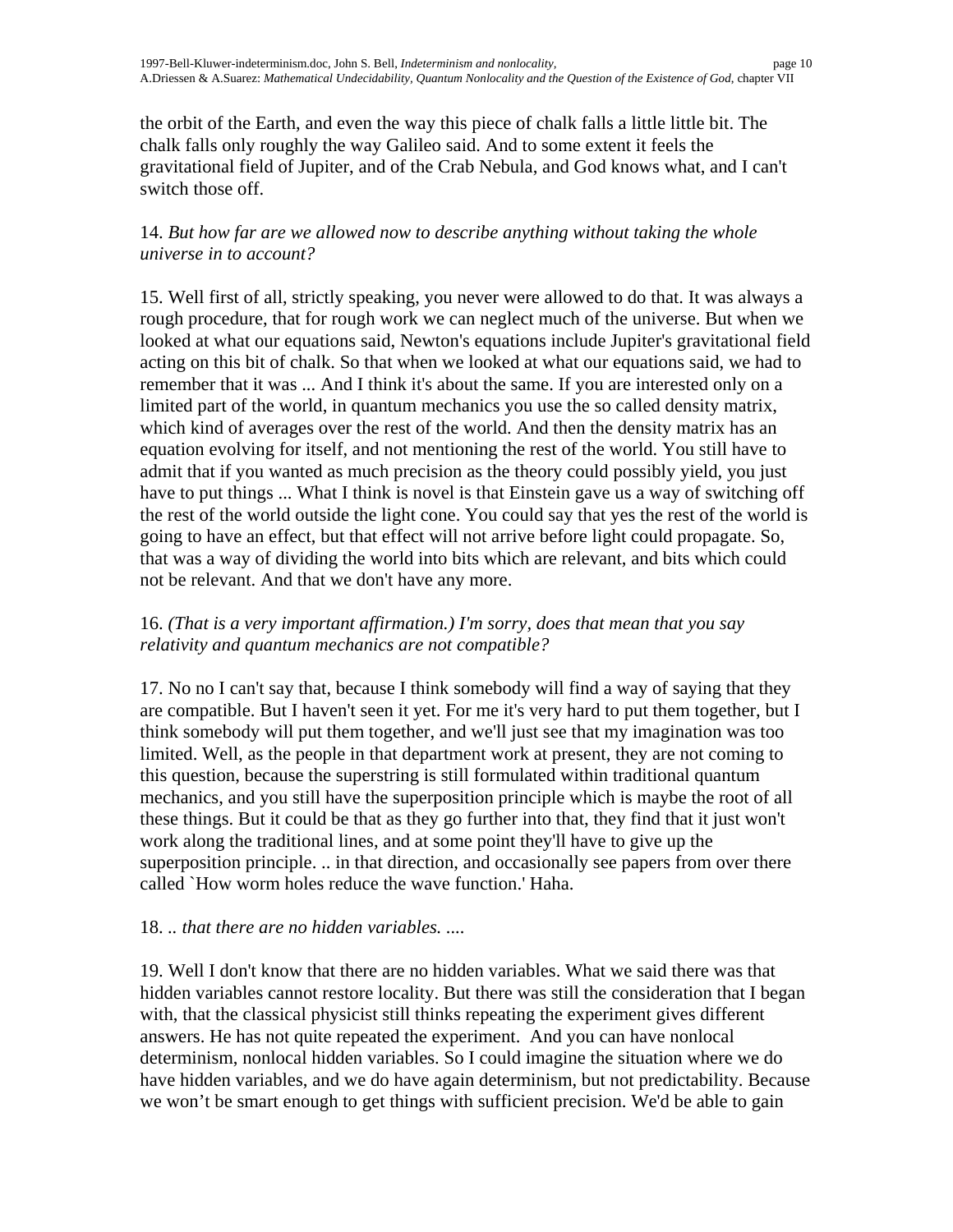that determinism, and it would be nonlocal. And we see that in some way distant things were connected, and yet not in a way that we could get hold of to send messages.

20. *But if there are hidden variables, somehow we are back in classical mechanics. ..* 

21. Well it depends on what you call classical mechanics. You won't be back with the mechanics of Einstein. With the light cone neatly separating what is relevant and what is irrelevant. But you would be back with classical mechanics in the sense that you would have some equations, presumably integral rather than differential equations, and the equations would tell you what is going to happen. Whereas in quantum mechanics it's perfectly obscure whether we have a theory like that. In fact we don't have a theory like that.

22. *Well, .. the principle of free experimentation. (Yes.) That seems important for us. (Right.) Then Bell theorem holds. Is it possible to formulate this experiment in this way: In a world, in which there are human free actions, either action at a distance, in this sense, exist or we must accept that correlated events will not have any rational explanation*.

23. I think that's alright. (*Do you think?*) No, I would not sign that yet. (*laughter*) But certainly it sounds OK what you said. That's the kind of way I think also.

24 *Do you think it is important to say that Bell theorems has something to do with free experimentations*.

25 I eh, that's not what you said. (*Yeah, exactly*) .. Because you in your, in your (*Yeah*) what you said the free action was the hypothesis, and now you're trying to turn it into a theorem.

26. *.... I think. If one admits the principle of free experimentation, the Bell theorems holds. And my question is, is possible to formulate this result in this way. In a world in which there are human free actions, either action at a distance exists or we must accept that correlated events do not have any rational explanation*.

27. *What means free experimentation and free human action?* 

28. *Well, free experimentation is the fact that there is, in this sense of what Professor Bell says in his book, no super determinism, in the kind that when I am arranging the setups, this action is not determined from the beginning of the world.* 

29. That's correct. It comes into the analysis. When I turn one of these polarisers, I assume that I can consider the same hidden variables in the turned position or in the unturned position. But if my choice was itself determined by the hidden variables, the argument would fail at that point. So I have assumed that there is something outside my field which is quite free, which is not dictated by the parameters, the variables in the theory. Now, it is a fact that if I give that up I have no theory. But I myself do not think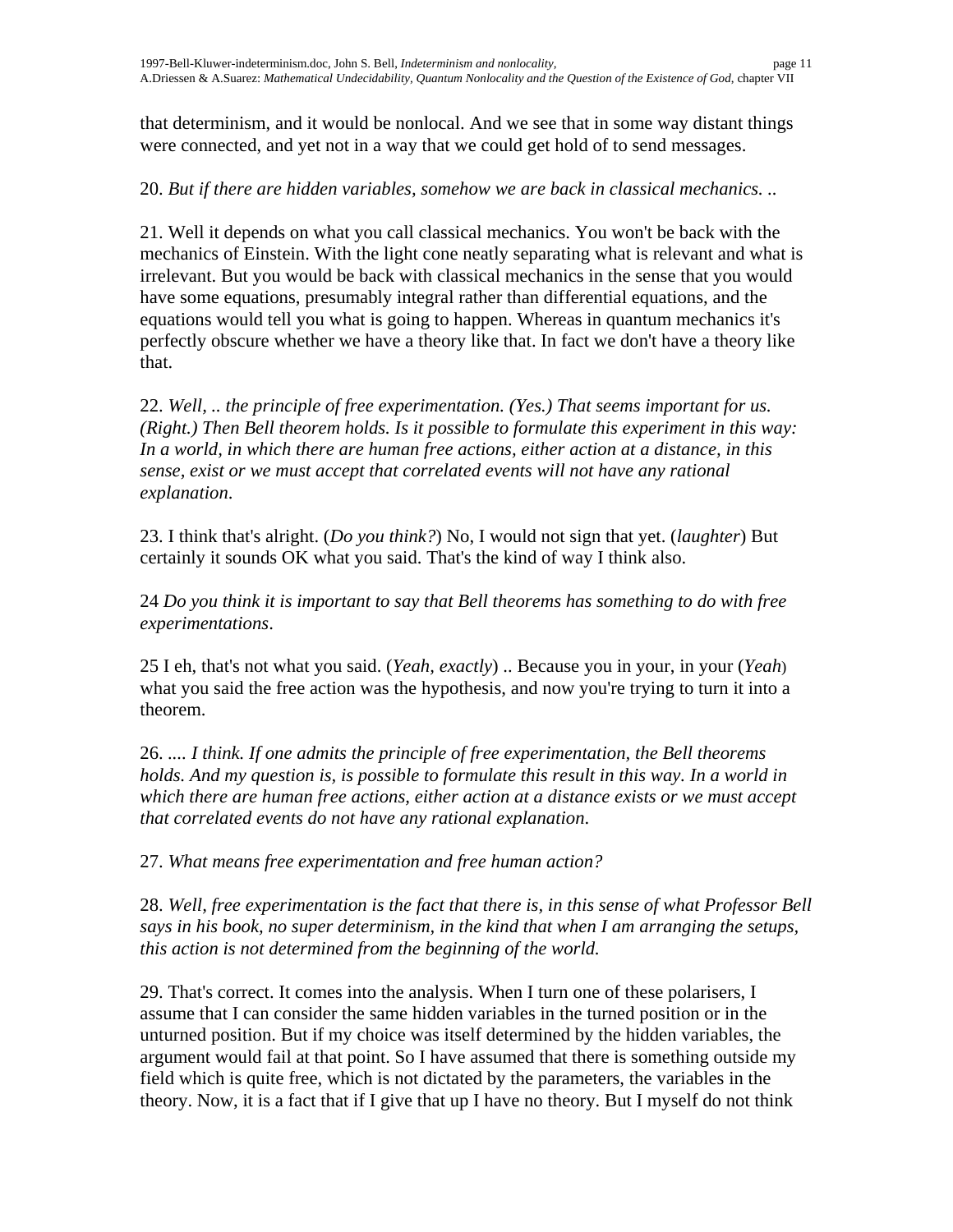it's a very essential point, in the following sense that you know that there are, if you have random number generators on a computer, you could have a computer here generating random numbers and another one other there, with a different program, generating random numbers. Strictly speaking, they are determined what comes out. But for somebody doesn't know the program, it's unpredictable what comes out. And they are self determined, so that they have nothing to do with the hidden variables that are determining whether the photons do, or do not go through polarisers. So I think that that is enough freedom, the freedom of random number generators. But that's not a theorem, because when you set a random number generator going you have to pick the program, and maybe your choice of program will be determined by the hidden variables, (*laughter*) in your experimental setup. So you have to be very far fetched to make this the escape plan.

32. *I have a question .. . .. . Is it correct to say that indeterminism is not a necessary condition for a coherent quantum theory?* 

33. I would agree with that, yes.

34. *OK. But quantum theory is not incompatible with indeterminism. Also, quantum theory is compatible with indeterminism.* 

35. I believe that quantum theory is compatible both with determinism and with indeterminism. (*With both?*) With both.

36. *Depending on locality or nonlocality*.

37. That's right. If it's deterministic. Well I think it has to be nonlocal, whether it's deterministic or indeterministic. I think you're stuck with the nonlocality. I don't know any conception of locality which works with quantum mechanics. So I think we're stuck with nonlocality. Whether we're stuck with determinism or indeterminism is another question. I know that if you didn't worry about Lorentz invariance, you can make explicit deterministic models which agree with all the experiments. But they're not Lorentz invariant. You have an ether, in there, and that's hard to swallow. It may be that Lorentz invariance plus quantum mechanics is incompatible with determinism, but I don't know that. That's a possibility.

40*. Because, I mean, I would think maybe all the trouble come from special relativity, which to my mind is anyway only a frame that doesn't contain any physics. For instance if you say that, well, the action is at a distance is not possible. Well, you mention then, with relativity one gets into trouble, one had the trouble with the ether. Special relativity has abolished the ether, but what is producing the action now? So that you can get only by field theories, where you then have field quanta, which in case of gravitation you need the graviton, which means you need, you have to quantise also gravitation. So I think to solve the problem one probably has to go to general relativity and not stick to special. Maybe al.., I don't know, but could be that all the difficulties would disappear if we would forget special relativity.*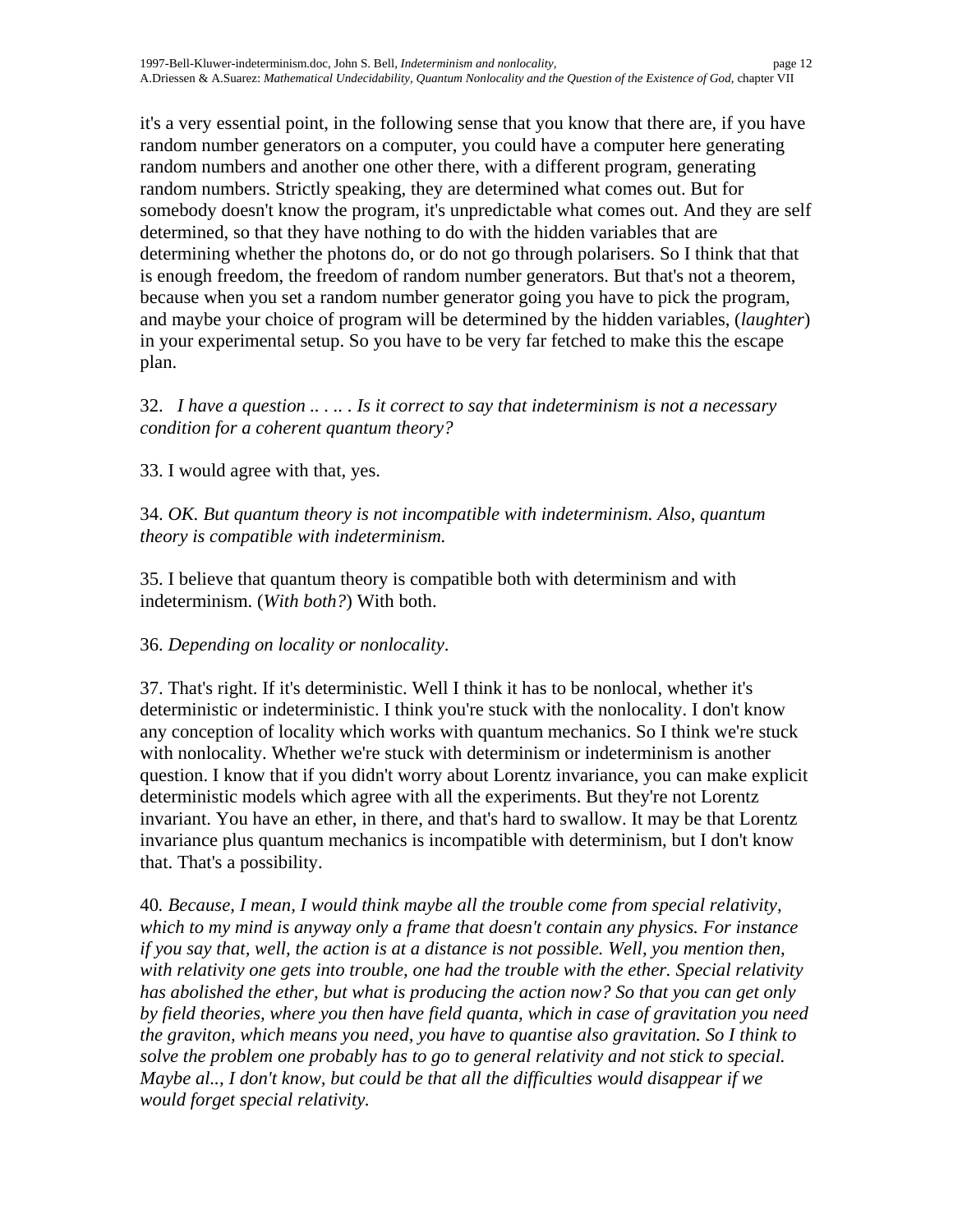41. Well, I certainly agree with you that we should be thinking in terms of general relativity. I think all the difficulties may disappear, but not at once. (*laughter*) There are quite a number of people who have tried to combine general relativity with quantum theory, never mind about hidden variables. It is very difficult indeed.

### 42. *But I thought the big success of supergravitation..and superstrings is that they show that in principle there exist theories which are mathematically alright.*

43. Well again they have over sold their message to the general public, I would say. When you press them, you find that whereas they are announcing a theory of everything, they only have theories of S matrix elements. That's to say, bodies come in from infinity, and they say nothing until they go out again at infinity. (*laughter*) But we don't refer to infinity. And in order to make a serious theory, including gravity, it must not be an S matrix theory but a field theory, which discusses things at finite times and places. And they can't do it. They have tried very hard and given up. So string theory is not in the state where you could bring it into this discussion.

58. *There is a word .. of language .. which confused me. When .. there is a word interaction, action at a distance, or cause, causality. I think in general this involves a force or a transfer of energy, through a signal. And then you say that is no signal, there is information involved but not energy transfer. Is it right?* 

59. There is no energy transfer and there is no information transfer either. That's why I am always embarrassed by the word action, and so I step back from asserting that there is action at a distance, and I say only that you cannot get away with locality. You cannot explain things by events in their neighbourhood. But, I am careful not to assert that there is action at a distance.

### 60. *.. everything interacts with everything .. but is not interact ...*

61. Well let's say. Let's say, let's change it and say that you cannot account for anything without taking into account everything. And then I have avoided the word interaction. It's true, the word action brings up in your mind force. And one does not want that image to arise, because I don't know of any sense that I could attach to the word force in this context.

66. *Well don't you see the problem already there in classical physics, without having to .. ?* 

67. Well you see the problem that things are not isolated. But in classical physics the light cones do determine the separation, which is a status in classical physics that you do not have in quantum physics. As soon as you permit free actions, or effectively free actions, in classical theory their consequences are confined to the future light cone. And that's a concept that we seem unable to fit in to quantum theory.